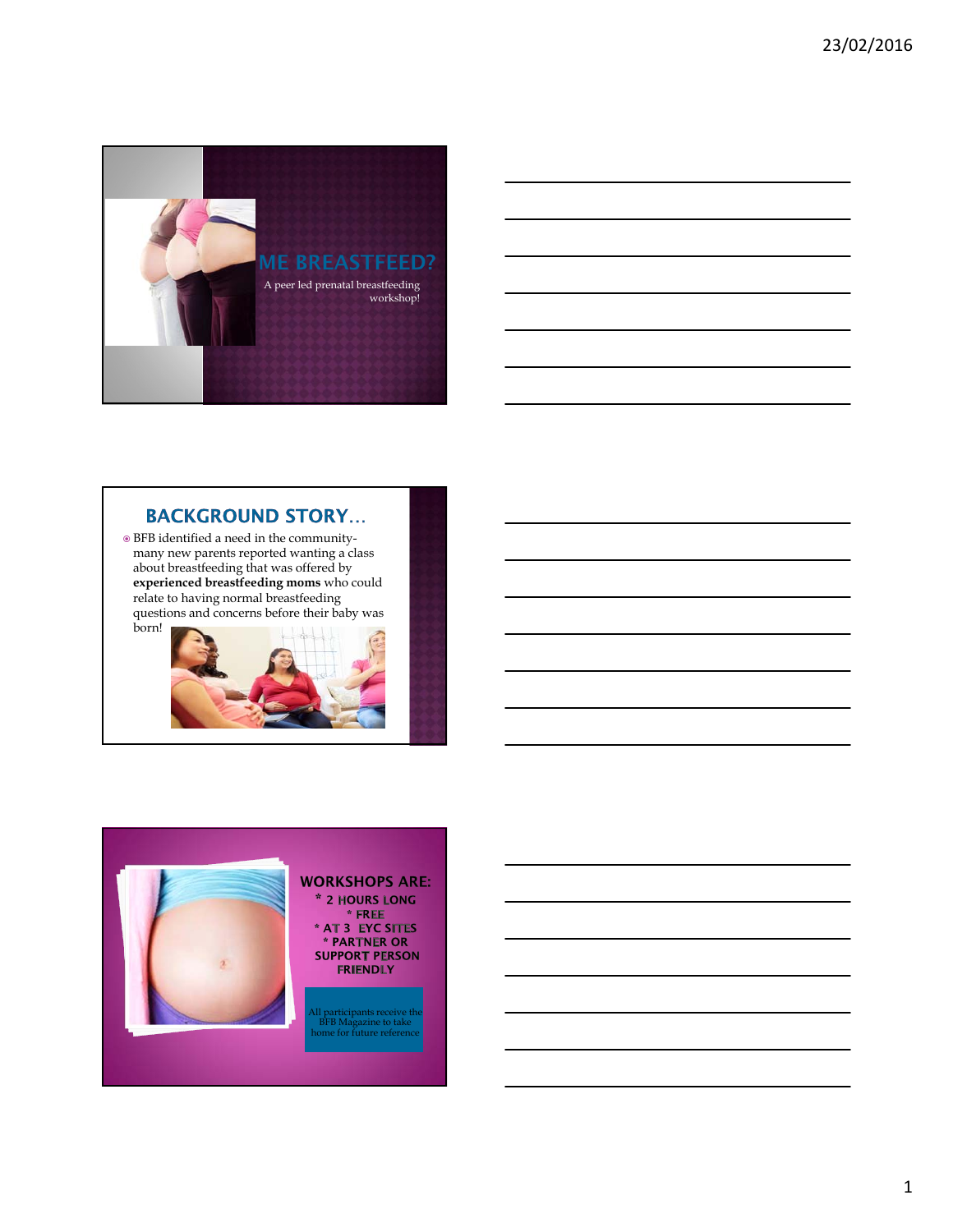

### "DEMO MOM"

**Is an experienced breastfeeding buddy who attends the workshop with her baby to:**

- Demonstrate laid back and cross cradle positions.
- Encourage new parents to ask questions and watch baby latch.
- Model cue based feeding by discussing signs her baby is communicating.

# **WORKSHOP TOOLS**

- Formula Wheel  $\circ$  Stomach size necklace
- Fluid measurements
	- PP presentation
	- Knitted breast
		- Dolls
	- $\bullet$  Best Start charts
	- Poop Chart
	- Latch Video